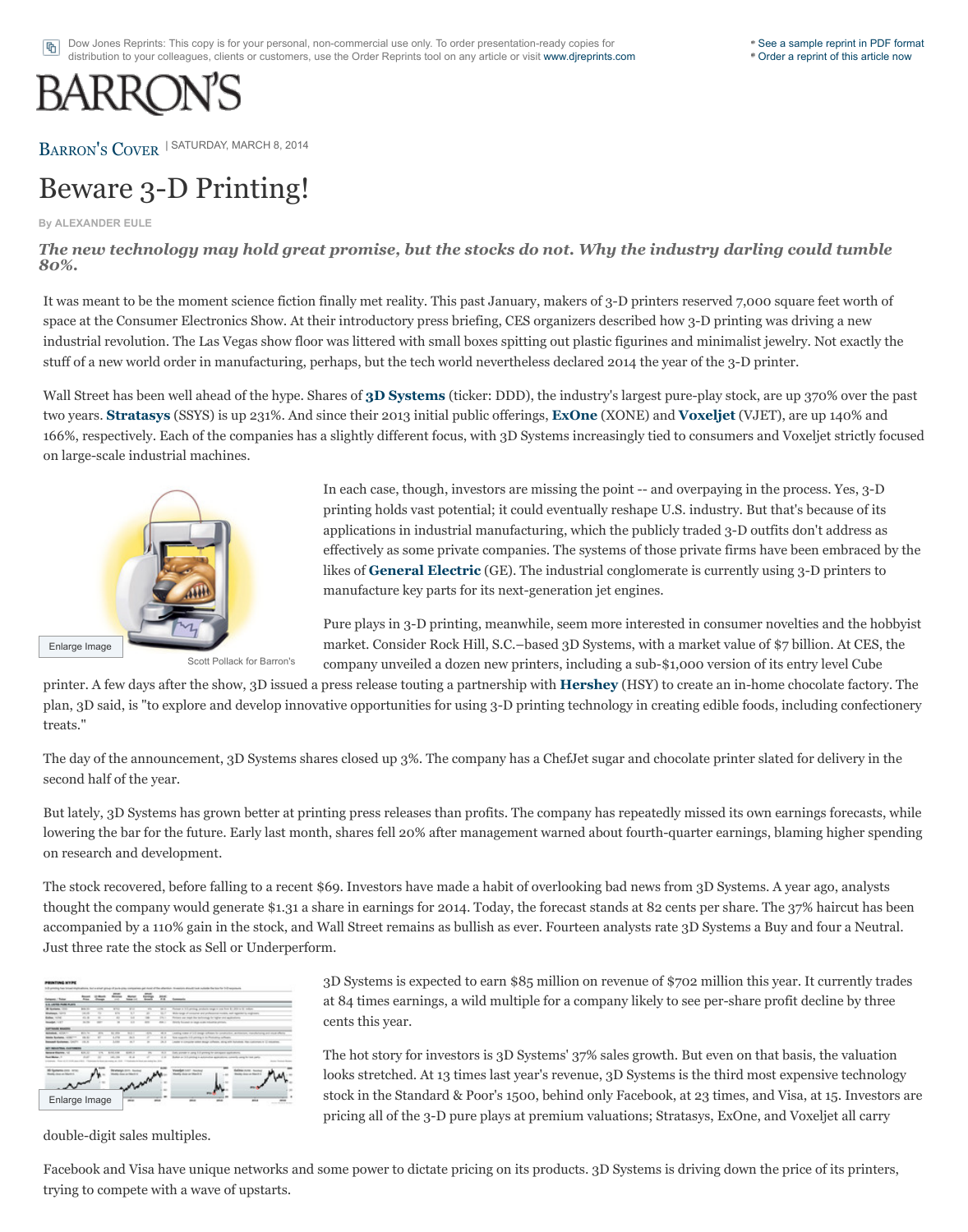piece, optimized to spray fuel into engines. The new nozzle is 25% lighter than current models, GE says, and will last five times longer before servicing. GE says its new Leap engine, which should see first deliveries in 2016, will reduce

Such is the real promise of 3-D printing, which for decades has been known by less-sexy terms GE says it already has 6,000 engine orders, making Leap the most successful ramp-up in jet embarking on an unprecedented 3-D printing run.



Enlarge Image

Courtesy of GE; robots, 3D Systems

GE Aviation is using 3-D printers to make fuel nozzles for its next generation jet engine, above and right. Below, robots printed by 3D Systems.

GE got a jump-start on  $3-D$  printing in 2012 long a leader in rapid prototyping. Morris has German company, EOS, which has nearly half the market for metal-capable prints. Blair analyst Brian Drab.

Today, GE Aviation owns 34 industrial 3-D p Only one comes from 3D Systems.

The fuel nozzle could be just the start of the addition. where we are not considering leveraging add R&D for GE Aviation's additive development that we've held for centuries."

**DESPITE THE RECENT BUZZ**, 3-D printing is a relatively old industry. 3D Systems was technology, known as stereolithography, in 1988. The expiration of patents has since ushere systems. As 3D Systems prepares to break the \$1,000 threshold, smaller rivals are already selling \$500 models. Entrepreneurs on Kickstarter areas on Kickstarter areas on Kickstarter areas on Kickstarter areas on Kickstarte offering preorders for devices starting as low as \$199.

At any price, 3-D printing remains slow and cumbersome. It can take a full day or longer for printed with support structures attached to them, to prevent collapse. Eventually, that scaffore faint of heart," says Andy Lauta, a product manager for **Adobe Systems**, which recently ad design software. Adobe (ADBE) is trying to solve the incompatibilities that often arise betwe with laser printers three decades ago.

If 3-D printing transforms the world, software will play a crucial role. In that sense, names li diversified way to play 3-D printing. France-based **Dassault Systemes** (DASTY) is another

The actual challenges of making a 3-D object often gets left out of the hype, says Terry Wohlers Associates was founded in 1986 to track new design and manufacturing technologies.

As Wohlers sees it, people say, " 'Wow, I can do these really high-end metal parts on a \$500 But there's just a lot that goes into building a good quality part." He points out that home ph time and commitment required to get a quality print. And 3-D printers, he says, are "an order